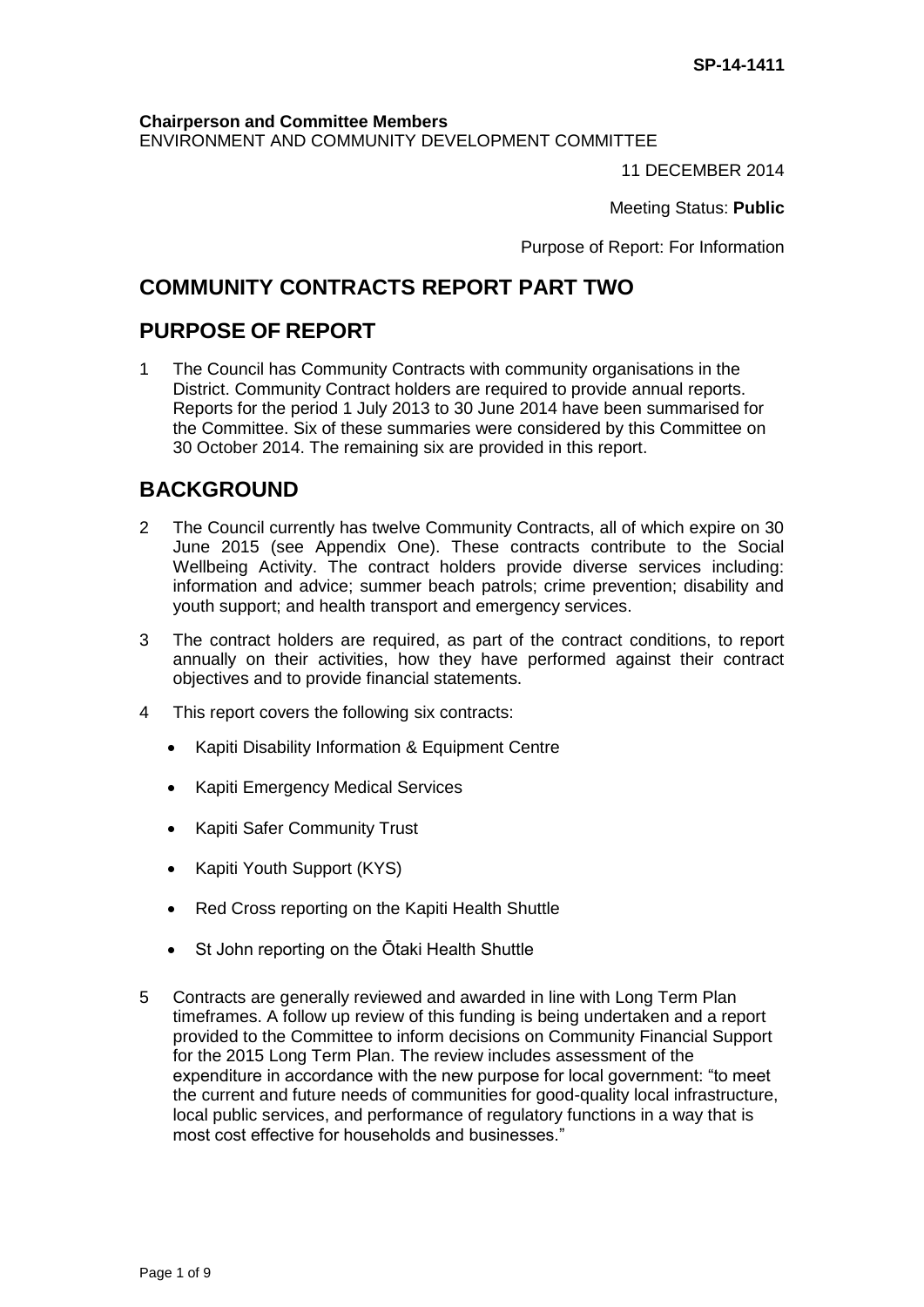# **CONSIDERATIONS**

- 6 Summaries of the reports provided by the six organisations in this report are provided in Appendix Two.
- 7 There are two community contracts which have required closer communication and monitoring:
	- The Kapiti Emergency Medical Services has returned the funding for the second half of the reporting financial year as the service is not currently operating.
	- The Kapiti Safer Community Trust has continued to experience capacity issues and funding pressure.
- 8 More information on both these contracts is provided in Appendix Two.
- 9 All contract holders have provided the financial reports which meet their contract requirements. Overall, the standard of reports received this year was good. Seven of the twelve organisations have had their financials either audited or independently reviewed and all seemed to be in a sound financial position. This review is not a requirement as it can prove too costly for small organisations, but it does provide a helpful level of assurance. A brief analysis of each financial report received can be found in Appendix Three.

## Financial Considerations

10 There are no financial considerations as a result of this report.

### Legal Considerations

11 There are no legal considerations.

### **Delegation**

12 The Environment and Community Development Committee has delegated authority to consider this matter. Reference Section B. 1.7.8

### **Grants Funding and Contracts for Service**

7.8 Authority to receive and approve (as required) annual reports, budgets and plans from organisations funded by the Council through grants funding and contracts for service

### Policy Implications

13 There are no policy implications arising from this report.

## Tāngata Whenua Considerations

14 There are no current considerations arising from this report.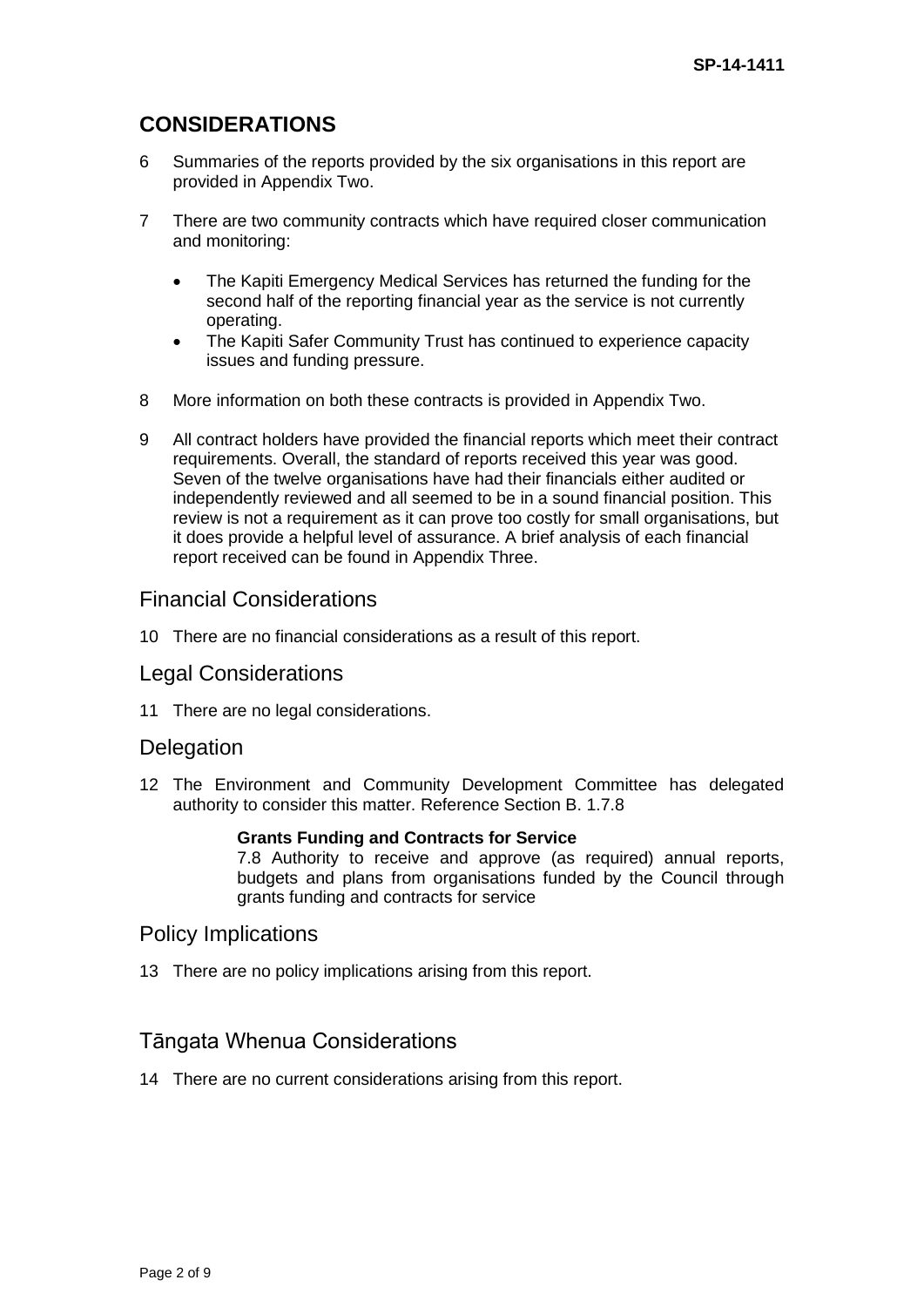## **SIGNIFICANCE OF DECISION, AND ENGAGEMENT**

15 This decision is not significant under Council's Significance and Engagement policy.

### Engagement

16 There has been continuing communication throughout the reporting period with the Community Contract holders, and Council will continue to engage in multiple ways with the organisations that that are funded through Council's community contracts.

### Publicity Considerations

17 There are no publicity considerations for the Council related to this report. Each organisation is responsible for its own publicity.

## **RECOMMENDATIONS**

- 18 That the Environment and Community Development Committee notes the report on performance by Community Contract holders, as set out in Appendix Two of this report SP-14-1411.
- 19 That the Environment and Community Development Committee thanks the Community Contract holder organisations for their valuable work.

**Report prepared by: Approved for submission by:**

Sam Hutcheson Stephen McArthur

**Senior Social Wellbeing Advisor Group Manager Strategy &** 

**Partnerships**

**Approved for submission by:**

Sharon Foss

**Acting Group Manager Regulatory Services**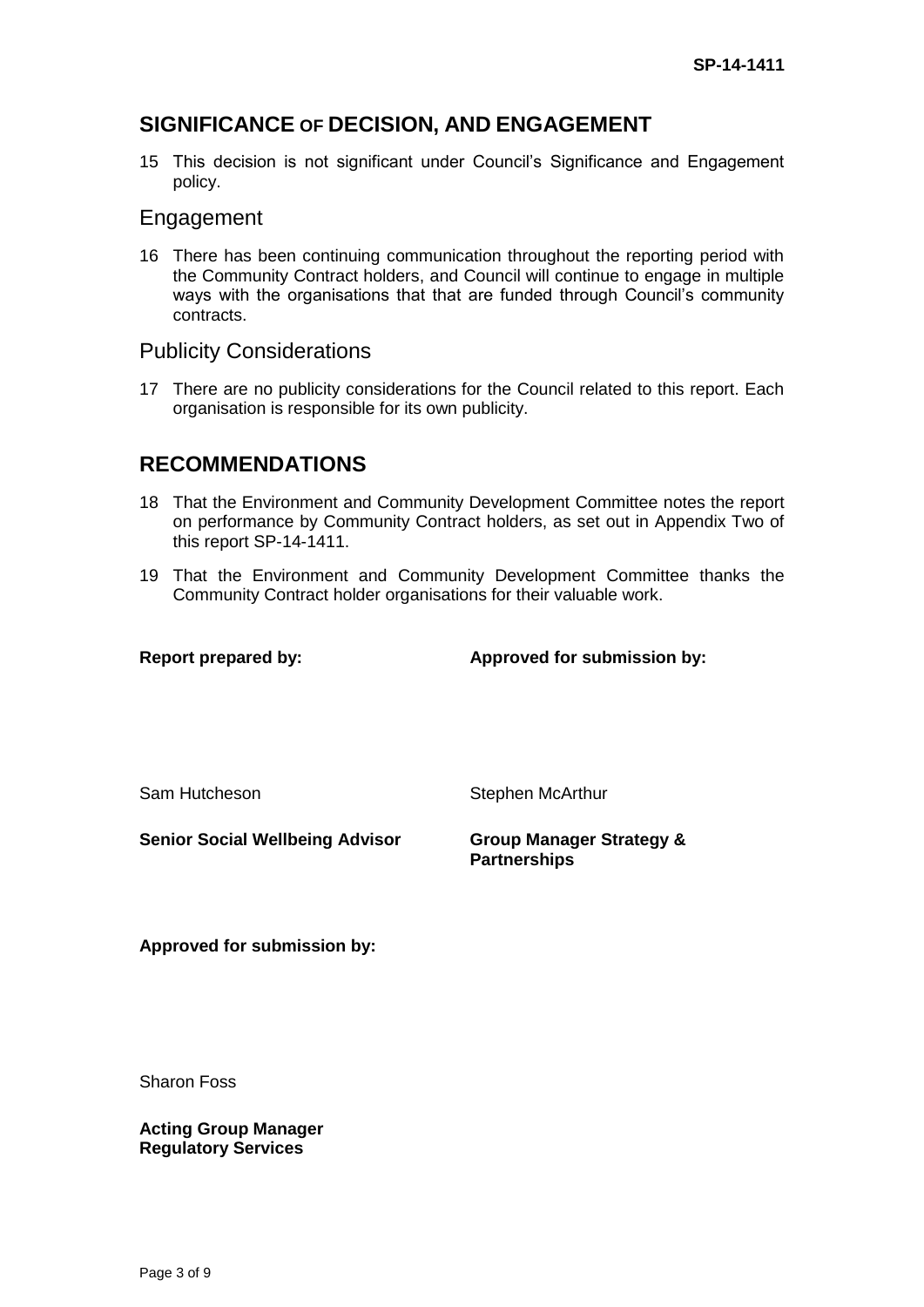# **Appendices**

| Appendix One:   | <b>Community Contracts</b>                   |
|-----------------|----------------------------------------------|
| Appendix Two:   | <b>Community Contract Report Summaries</b>   |
| Appendix Three: | <b>Community Contract Financial Analysis</b> |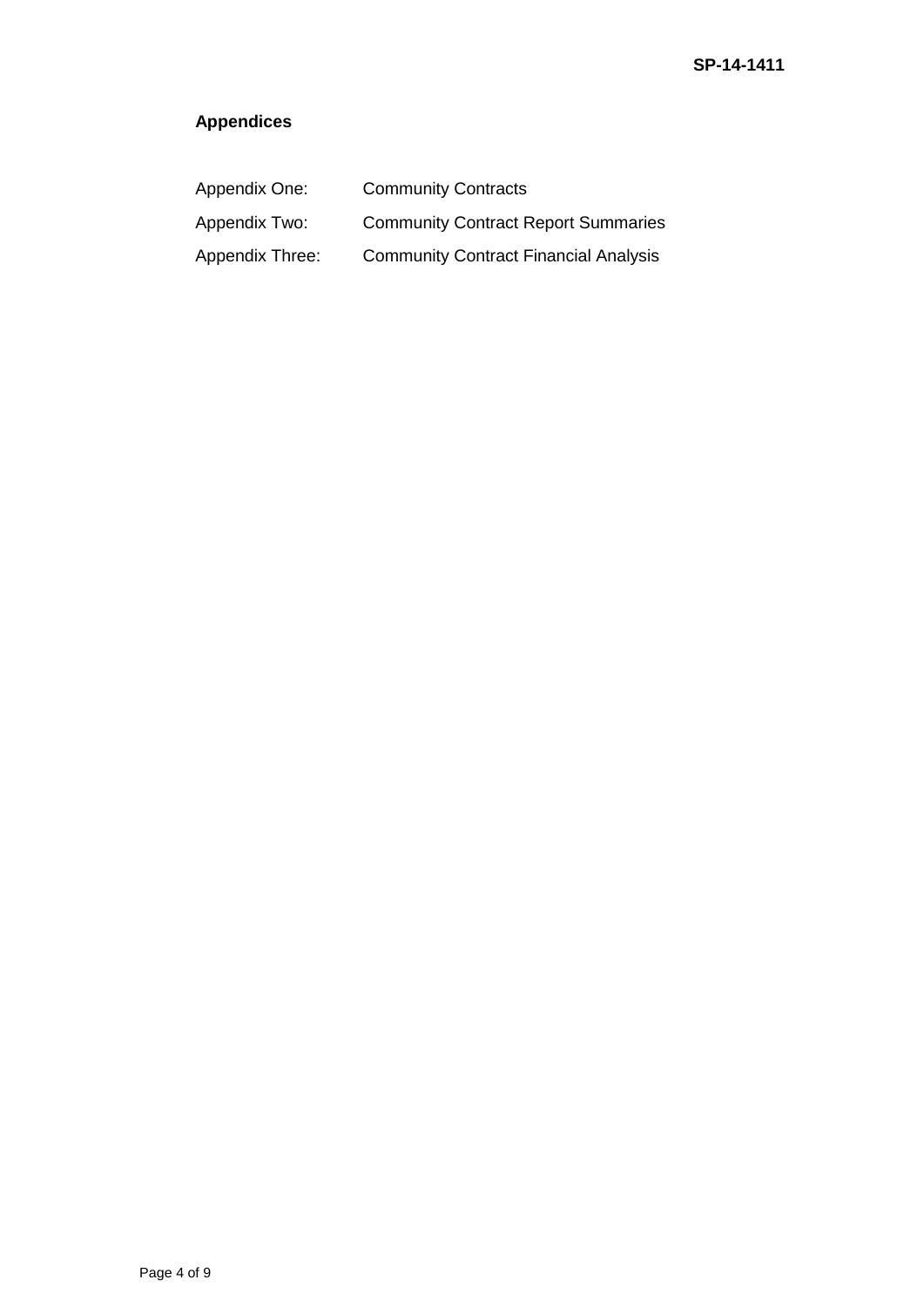| <b>External Agency/Partner</b>                        | <b>Brief description of service as</b><br>required in the Contract                                                                                                                                                                                                                                                   | <b>Council funding</b><br>2013/2014            |
|-------------------------------------------------------|----------------------------------------------------------------------------------------------------------------------------------------------------------------------------------------------------------------------------------------------------------------------------------------------------------------------|------------------------------------------------|
| Citizens Advice Bureau Kapiti                         | Information, advice, referral and advocacy<br>services based in Coastlands.                                                                                                                                                                                                                                          | \$12,667                                       |
| Citizens Advice Bureau Otaki                          | Information, advice, referral and advocacy<br>services based in Otaki town centre.                                                                                                                                                                                                                                   | \$12,667                                       |
| Disability Information & Equipment<br>Centre - Kapiti | Based in the Kāpiti Community Centre,<br>they provide information on disability,<br>disability equipment and disability support<br>services. The Centre also provides<br>administrative support for the Kāpiti<br>Accessibility Advisory Group (KAAG).                                                               | \$30,388 and<br>\$7,466 for the<br><b>KAAG</b> |
| Te Newhanga Kāpiti Community<br>Centre Inc.           | A facility that provides rooms and spaces<br>for community meetings, networks and<br>activities - a focus for community-initiated<br>activities.                                                                                                                                                                     | \$46,453                                       |
| Kapiti Emergency Medical Service<br><b>Trust</b>      | A Kāpiti based emergency medical service<br>partnered with Urgent Community Care<br>service - currently not operational. Note<br>half of the funding was returned.                                                                                                                                                   | \$17,755                                       |
| Kapiti Safer Community Trust                          | Promotion and coordination of crime<br>prevention initiatives in the District;<br>provision of support services for families in<br>need; truancy services to schools,<br>Strengthening Families. Delivers the Crime<br>Prevention Plan which includes support for<br>Neighbourhood Support and Community<br>Patrols. | \$87,694                                       |
| Kapiti Youth Support (KYS)                            | Delivers support services for young people<br>including a young mothers programme and<br>mentoring services for vulnerable young<br>men.                                                                                                                                                                             | \$52,838                                       |
| Red Cross: Kapiti Health Shuttle                      | Provides a shuttle service to get patients to<br>hospital and outpatient appointments.                                                                                                                                                                                                                               | \$7,926                                        |
| Surf Life Saving New Zealand                          | Professional life guard services over the<br>summer holidays at Ōtaki.                                                                                                                                                                                                                                               | \$21.452                                       |
| Surf Life Saving New Zealand                          | Professional life guard services over the<br>summer holidays at Paekākāriki.                                                                                                                                                                                                                                         | \$21,452                                       |
| St John: Ōtaki Health Shuttle                         | Provides a shuttle service to get patients to<br>hospital and outpatient appointments.                                                                                                                                                                                                                               | \$7,926                                        |
| Volunteer Kāpiti                                      | Provides the essential voluntary workforce<br>needed to maintain and sustain the work of<br>the community-based organisations on the<br>Kāpiti Coast.                                                                                                                                                                | \$26,419                                       |
| <b>Total</b>                                          |                                                                                                                                                                                                                                                                                                                      | \$353,103                                      |

# **Appendix One: Community Contracts**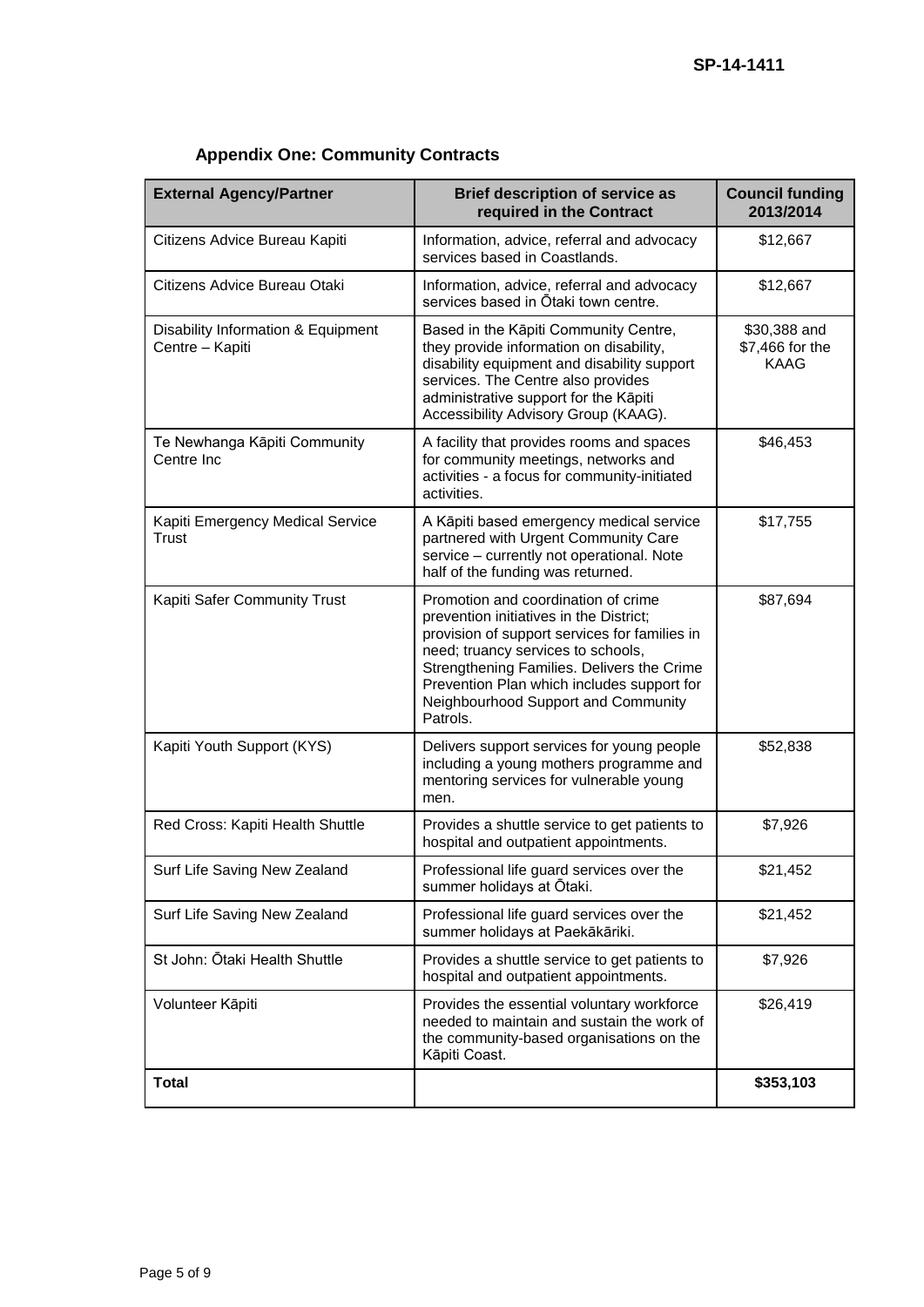### **Appendix Two: Community Contract Report Summaries**

### **1 July 2013 to 30 June 2014**

### **Part Two**

### **Kapiti Disability Information & Equipment Centre**

The Centre responded to 5,608 requests for help over the last year and completed 226 Total Mobility Scheme assessments. The Total Mobility Scheme is currently administered to 1029 people, 599 of these are in the Kāpiti area. Assessment for this service is done by three trained volunteers. The Centre's equipment showroom is still well used for both sale and hire of equipment. The service has also been diversified with higher sales from the website and the introduction of a mobile service from a van. The van is used to make presentations out in the community; primarily at retirement villages, as well as to sell equipment. The information service is also available from the van.

The Centre maintains networks with other health and disability providers. These networks facilitate referrals to the Centre and from the Centre. In addition, the Centre has set up a Mobility Scooter Club which has been well received and provides an opportunity for guest speakers on topics such as safety and the opportunity for members to share information and tips.

The Disability Centre Trust Board has been rejuvenated and is in good shape, with sufficient numbers and a good skill mix.

The Centre continues to umbrella the Kāpiti Accessibility Advisory Group (KAAG) – holding the funds for the group and contributing to the meetings. The work of the KAAG has grown as the Group and Council staff members have found better ways to work together. The Centre continues to train the Council staff on Disability Responsiveness training.

### **Kapiti Emergency Medical Services (EMS)**

For the first six months of the financial year EMS continued to operate alongside local doctors and Wellington Free Ambulance (WFA). WFA provided training and assistance to Dr Leo Gunaseelan (EMS Medical Director) and he provided oversight of critical medical incidents for WFA staff. There are no statistics currently available for this period.

Dr Gunaseelan has since moved from the area and is no longer in this role. The Trust has returned the funding for the second half of the financial year.

### **Kapiti Safer Community Trust**

The Kapiti Safer Community Trust continues to provide valuable early intervention services for children, young people and their families. The Trust has recently rebranded as A Safer Kapiti (ASK).

The contract objectives with the Trust focus on: strategic direction, alcohol, supporting collaboration and Ōtaki. The Trust identified four strategic priorities:

- 1. Reduction in youth offending,
- 2. Prevention and reduction in alcohol-related harm and crime,
- 3. Reduction in domestic violence,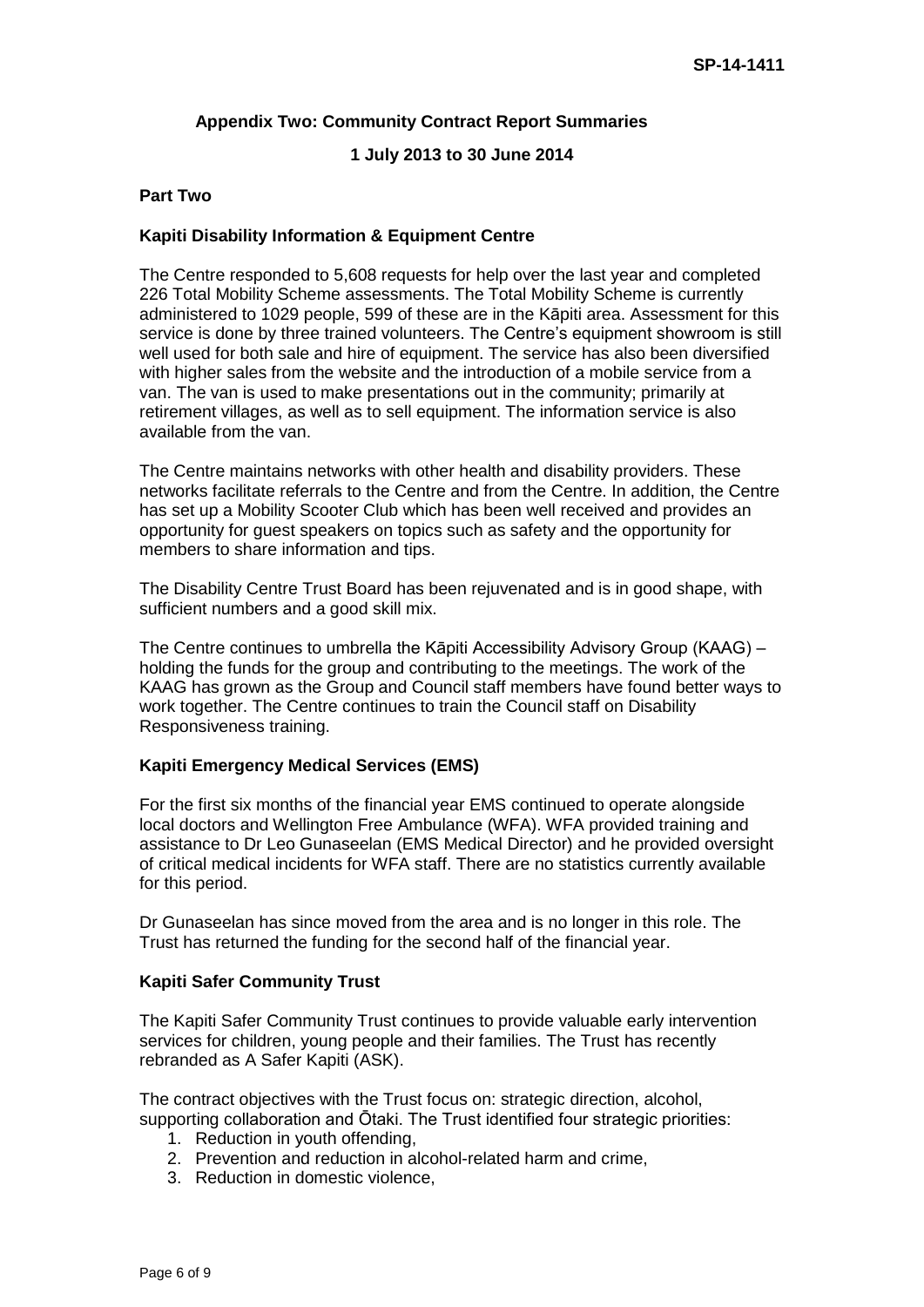4. Communications: increase community safety and wellbeing.

The Trust amalgamated some existing network and action groups in the community, including the Alcohol Liaison Group, into one entity – Keep Peace Kapiti to be a main driver to meet community contract objectives. The work of this group is now being aligned with the Police Ten Year Youth Crime Action Plan.

The Trust has continued to support Neighbourhood Support and reports that the membership is now at twenty four per cent of the Kāpiti population. There was a good response from people following the earthquake on 16 August 2013. Streets with concerns and or which have had notable crime have been targeted. Neighbourhood Support has been involved in the Waikanae Emergency Management Community Response planning.

### **Kapiti Youth Support (KYS)**

KYS continues to provide a comprehensive health and social service to young people in the Kapiti District.

KYS continues to participate in two significant research projects on risk and resilience factors. The results indicate young people felt services are making a positive difference in their lives. KYS had higher scores in all six areas than the average score across Palmerston North, Auckland and Wellington.

KYS provides a wide ranging programme to young mothers – young women accessing this service range from those in the early stages of pregnancy to those with school aged children. Their programme is also varied, with a range of support opportunities from weekly support groups to specific groups focused on a particular skill (i.e. gardening) or need (behavioural management).

KYS reports 42 young men are involved in the mentoring service. Ninety-five per cent of those report improved self-confidence and motivation and ninety per cent also report things have improved in their home environments. The report provides case examples of young men taking positive steps in their lives.

The report states there are six 'youth reps' at KYS and that these young people indicated high levels of satisfaction in their role. Their role is focused on undertaking administration tasks, participating in youth development programmes and weekly training and providing peer support through Kapiti and Paraparaumu colleges.

In addition, KYS reported on their collaborative work with the Council. KYS worked with the Youth Council to deliver a joint citizenship project and two KYS staff have been involved in a Council initiated monthly peer supervision programme this year with other youth workers from across the District.

### **Red Cross reporting on the Kapiti Health Shuttle**

NZ Red Cross reports that the service is meeting its objectives to support vulnerable people to attend specialist medical appointments at Wellington and Kenepuru Hospitals. There has been a general increase in the number of passengers since the inception of the service in 2009. The total number of passengers transported was 1040. A typical passenger holds a gold card, but there has been an increase in passengers aged between 25-40 years.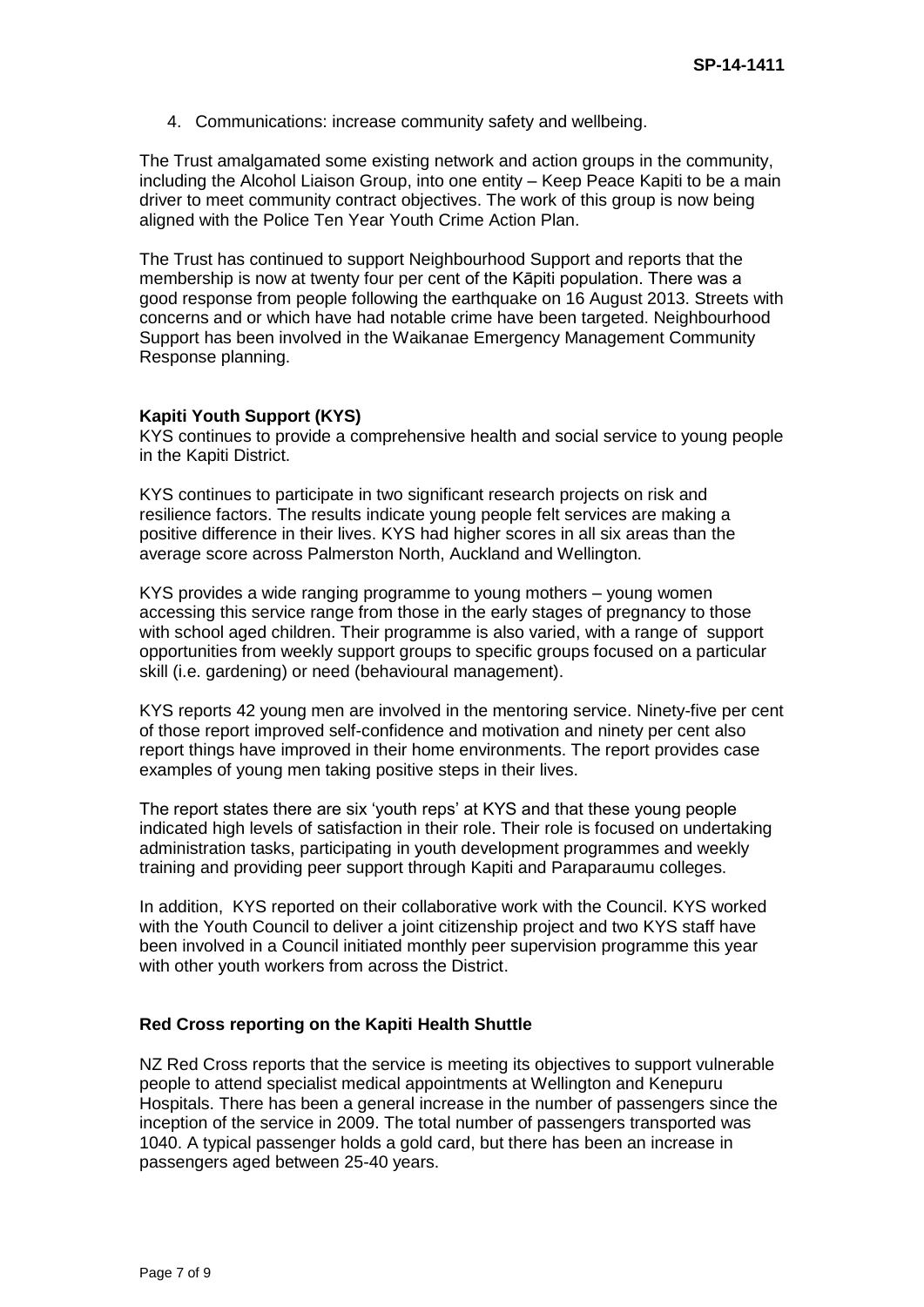All 17 drivers are volunteers and between them they give 1,294 volunteer hours. All these drivers are police vetted, uniformed, and wear an identification badge. They receive first aid and defensive driving training.

In April of this year the service celebrated its fifth birthday. The Kapiti Transport Van is also used by the Emergency Management Team at times. The current Hyundai van is now six years old and has done over 200,000km. The van will be replaced by NZ Red Cross in January 2015. This service is heavily subsidised by NZ Red Cross and receives no funding from Capital and Coast DHB unlike similar services within the DHB's area.

### **St John reporting on the Ōtaki Health Shuttle**

The St John Ōtaki Health Shuttle has been operational since 2010 and currently runs two shuttles. This financial year the shuttle has assisted 1064 patients (96 more than last year). The service has 24 fully trained volunteer drivers and companions. They are all Police vetted, wear full St. John uniform and receive First Aid and operator driver training. Clients have been transported to a variety of locations in Palmerston North and Levin. Other destinations include Foxton, Waikanae and Paraparaumu, Kenepuru and Wellington.

The Citizen's Advice Bureau Ōtaki takes the bookings for the shuttle. The service is taking an increasing number of hospital discharge patients who would otherwise have to arrange very expensive taxis or ambulances back to Ōtaki. The service is also responding to the needs of those with regular appointments such as for respite care in hospice, for dialysis, and for visiting sick relatives. St Johns relies heavily on good will donations and receive little funding from Mid-Central Health.

St John Otaki has instigated a local area project to replace its ageing and increasingly difficult to maintain Ford shuttle with one that meets demand, safety and running needs for the foreseeable future. There is a pressing need for the service.